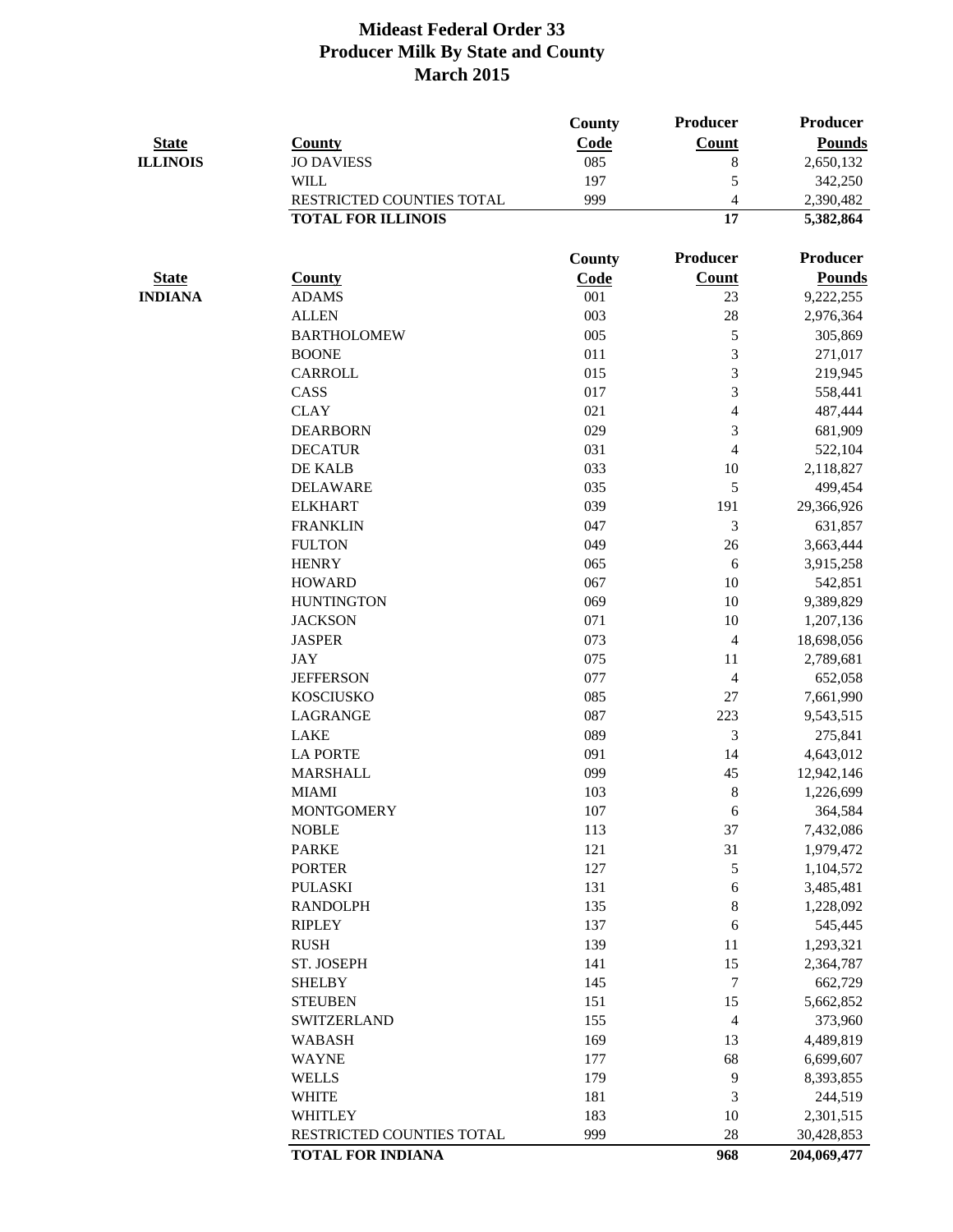|                                 |                           | <b>County</b> | Producer                 | Producer        |
|---------------------------------|---------------------------|---------------|--------------------------|-----------------|
| <b>State</b>                    | <b>County</b>             | Code          | Count                    | <b>Pounds</b>   |
| <b>IOWA</b>                     | <b>DUBUQUE</b>            | 061           | 9                        | 1,582,031       |
|                                 | RESTRICTED COUNTIES TOTAL | 999           | $\overline{2}$           | 544,626         |
|                                 | <b>TOTAL FOR IOWA</b>     |               | 11                       | 2,126,657       |
|                                 |                           | <b>County</b> | Producer                 | <b>Producer</b> |
| <b>State</b>                    | <b>County</b>             | Code          | <b>Count</b>             | <b>Pounds</b>   |
| <b>KENTUCKY</b>                 | <b>CHRISTIAN</b>          | 047           | 6                        | 116,521         |
|                                 | <b>FLEMING</b>            | 069           | 8                        | 512,706         |
|                                 | <b>MASON</b>              | 161           | 4                        | 210,597         |
|                                 | <b>ROBERTSON</b>          | 201           | $\overline{4}$           | 167,994         |
|                                 | <b>TODD</b>               | 219           | $\overline{7}$           | 120,464         |
|                                 | RESTRICTED COUNTIES TOTAL | 999           | 13                       | 444,798         |
|                                 | <b>TOTAL FOR KENTUCKY</b> |               | 42                       | 1,573,080       |
|                                 |                           | <b>County</b> | Producer                 | <b>Producer</b> |
| <b>State</b>                    | <b>County</b>             | Code          | <b>Count</b>             | <b>Pounds</b>   |
| <b>MARYLAND</b>                 | 1/ GARRETT                | 023           | 36                       | 2,482,104       |
| 1/ Includes Restricted Counties | <b>TOTAL FOR MARYLAND</b> |               | 36                       | 2,482,104       |
|                                 |                           | <b>County</b> | Producer                 | <b>Producer</b> |
| <b>State</b>                    | <b>County</b>             | Code          | <b>Count</b>             | <b>Pounds</b>   |
| <b>MICHIGAN</b>                 | <b>ALCONA</b>             | 001           | $\tau$                   | 941,794         |
|                                 | <b>ALLEGAN</b>            | 005           | 68                       | 33,409,529      |
|                                 | <b>ALPENA</b>             | 007           | 33                       | 3,250,011       |
|                                 | <b>ARENAC</b>             | 011           | 21                       | 4,435,187       |
|                                 | <b>BARAGA</b>             | 013           | 4                        | 304,926         |
|                                 | <b>BARRY</b>              | 015           | 31                       | 25,029,984      |
|                                 | <b>BAY</b>                | 017           | $\overline{7}$           | 1,762,298       |
|                                 | <b>BERRIEN</b>            | 021           | $8\,$                    | 2,413,594       |
|                                 | <b>BRANCH</b>             | 023           | 24                       | 6,583,132       |
|                                 | <b>CALHOUN</b>            | 025           | 20                       | 11,181,391      |
|                                 | CASS                      | 027           | $\overline{\mathcal{L}}$ | 224,607         |
|                                 | <b>CHARLEVOIX</b>         | 029           | 5                        | 65,325          |
|                                 | <b>CHEBOYGAN</b>          | 031           | $\overline{4}$           | 99,892          |
|                                 | <b>CHIPPEWA</b>           | 033           | $8\,$                    | 848,070         |
|                                 | <b>CLARE</b>              | 035           | 27                       | 4,559,687       |
|                                 | <b>CLINTON</b>            | 037           | 63                       | 67, 651, 351    |
|                                 | <b>DELTA</b>              | 041           | $\overline{4}$           | 192,769         |
|                                 | <b>EATON</b>              | 045           | 25                       | 2,561,906       |
|                                 | <b>GENESEE</b>            | 049           | $\boldsymbol{7}$         | 2,274,179       |
|                                 | <b>GLADWIN</b>            | 051           | 9                        | 1,744,736       |
|                                 | <b>GRAND TRAVERSE</b>     | 055           | $\overline{4}$           | 18,795          |
|                                 | <b>GRATIOT</b>            | 057           | 36                       | 65, 631, 746    |
|                                 | <b>HILLSDALE</b>          | 059           | 30                       | 9,755,995       |
|                                 | <b>HURON</b>              | 063           | 80                       | 61,926,093      |
|                                 | <b>INGHAM</b>             | 065           | 26                       | 9,733,986       |
|                                 | <b>IONIA</b>              | 067           | 51                       | 31,214,902      |
|                                 | <b>IOSCO</b>              | 069           | 12                       | 3,024,069       |
|                                 | <b>ISABELLA</b>           | 073           | 40                       | 12,135,217      |
|                                 | <b>JACKSON</b>            | 075           | 18                       | 7,098,744       |
|                                 | <b>KALAMAZOO</b>          | 077           | 6                        | 13,029,232      |
|                                 | <b>KENT</b>               | 081           | 34                       | 12,607,118      |
|                                 | <b>LAPEER</b>             | 087           | 28                       | 3,619,415       |
|                                 | LEELANAU                  | 089           | $\overline{4}$           | 39,611          |
|                                 |                           |               |                          |                 |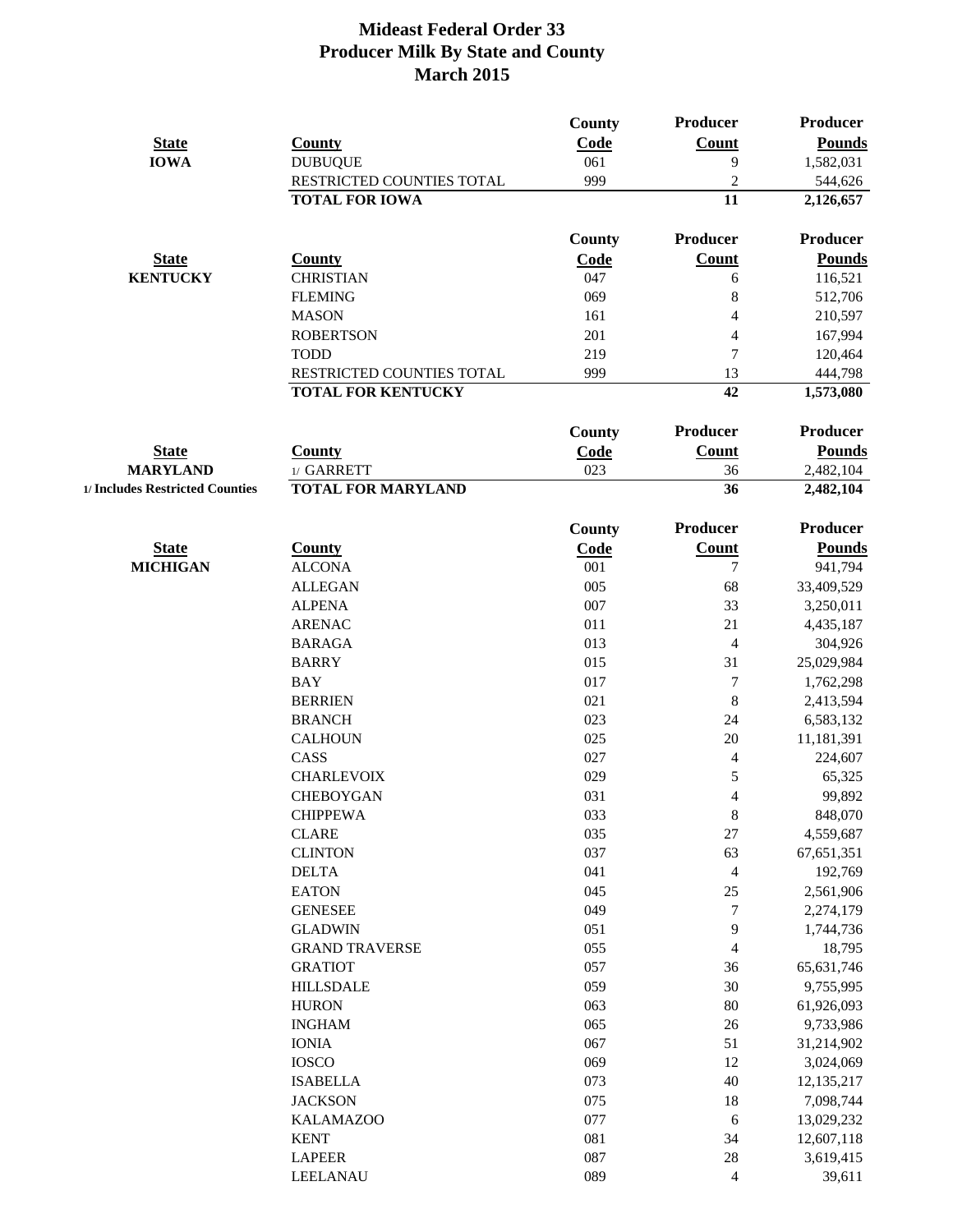|                  |                            | <b>County</b> | <b>Producer</b>  | <b>Producer</b> |
|------------------|----------------------------|---------------|------------------|-----------------|
| <b>State</b>     | <b>County</b>              | Code          | <b>Count</b>     | <b>Pounds</b>   |
| <b>MICHIGAN</b>  | <b>LENAWEE</b>             | 091           | 26               | 34,077,001      |
|                  | <b>LIVINGSTON</b>          | 093           | 12               | 5,291,141       |
|                  | <b>MACKINAC</b>            | 097           | $\overline{4}$   | 1,036,235       |
|                  | <b>MACOMB</b>              | 099           | $\overline{7}$   | 429,465         |
|                  | <b>MARQUETTE</b>           | 103           | 3                | 247,551         |
|                  | <b>MASON</b>               | 105           | 17               | 4,046,263       |
|                  | <b>MECOSTA</b>             | 107           | 25               | 4,597,936       |
|                  | <b>MENOMINEE</b>           | 109           | 15               | 997,504         |
|                  | <b>MIDLAND</b>             | 111           | $\mathfrak{Z}$   | 180,218         |
|                  | <b>MISSAUKEE</b>           | 113           | 45               | 33,948,427      |
|                  | <b>MONROE</b>              | 115           | 5                | 735,589         |
|                  | <b>MONTCALM</b>            | 117           | 57               | 16,740,964      |
|                  | <b>MONTMORENCY</b>         | 119           | 8                | 803,477         |
|                  | <b>MUSKEGON</b>            | 121           | 16               | 13,049,784      |
|                  | <b>NEWAYGO</b>             | 123           | 50               | 7,636,221       |
|                  | <b>OCEANA</b>              | 127           | $8\,$            | 259,484         |
|                  | <b>OGEMAW</b>              | 129           | 42               | 6,941,770       |
|                  | <b>OSCEOLA</b>             | 133           | 41               | 12,734,548      |
|                  | <b>OSCODA</b>              | 135           | 11               | 516,790         |
|                  | <b>OTTAWA</b>              | 139           | 65               | 37,443,044      |
|                  | PRESQUE ISLE               | 141           | $\boldsymbol{7}$ | 741,260         |
|                  | <b>SAGINAW</b>             | 145           | 16               | 5,254,308       |
|                  | <b>ST. CLAIR</b>           | 147           | 12               | 2,215,147       |
|                  | ST. JOSEPH                 | 149           | 23               | 10,821,919      |
|                  | <b>SANILAC</b>             | 151           | 111              | 50,758,740      |
|                  | <b>SHIAWASSEE</b>          | 155           | 18               | 5,411,821       |
|                  | <b>TUSCOLA</b>             | 157           | 40               | 12,146,553      |
|                  | <b>VAN BUREN</b>           | 159           | 11               | 5,734,356       |
|                  | WASHTENAW                  | 161           | 22               | 4,220,361       |
|                  | <b>WEXFORD</b>             | 165           | 12               | 878,965         |
|                  | RESTRICTED COUNTIES TOTAL  | 999           | 14               | 842,305         |
|                  | <b>TOTAL FOR MICHIGAN</b>  |               | 1,494            | 680,108,438     |
|                  |                            |               |                  |                 |
|                  |                            | County        | Producer         | <b>Producer</b> |
| <b>State</b>     | <b>County</b>              | Code          | <b>Count</b>     | <b>Pounds</b>   |
| <b>MINNESOTA</b> | <b>STEARNS</b>             | 145           | 6                | 217,500         |
|                  | <b>TODD</b>                | 153           | 4                | 45,162          |
|                  | RESTRICTED COUNTIES TOTAL  | 999           | 3                | 443,883         |
|                  | <b>TOTAL FOR MINNESOTA</b> |               | 13               | 706,545         |
|                  |                            | County        | Producer         | <b>Producer</b> |
| <b>State</b>     | <b>County</b>              | <b>Code</b>   | <b>Count</b>     | <b>Pounds</b>   |
| <b>NEW YORK</b>  | <b>CATTARAUGUS</b>         | 009           | 63               | 18,742,017      |
|                  | <b>CHAUTAUQUA</b>          | 013           | 158              | 28,216,153      |
|                  | <b>ERIE</b>                | 029           | 11               | 3,002,015       |
|                  | <b>GENESEE</b>             | 037           | $\overline{4}$   | 4,342,943       |
|                  | <b>LIVINGSTON</b>          | 051           | 7                | 13,126,821      |
|                  | <b>WYOMING</b>             | 121           | 17               | 25,958,772      |
|                  | RESTRICTED COUNTIES TOTAL  | 999           | 6                | 5,899,699       |
|                  | <b>TOTAL FOR NEW YORK</b>  |               | 266              | 99,288,420      |
|                  |                            |               |                  |                 |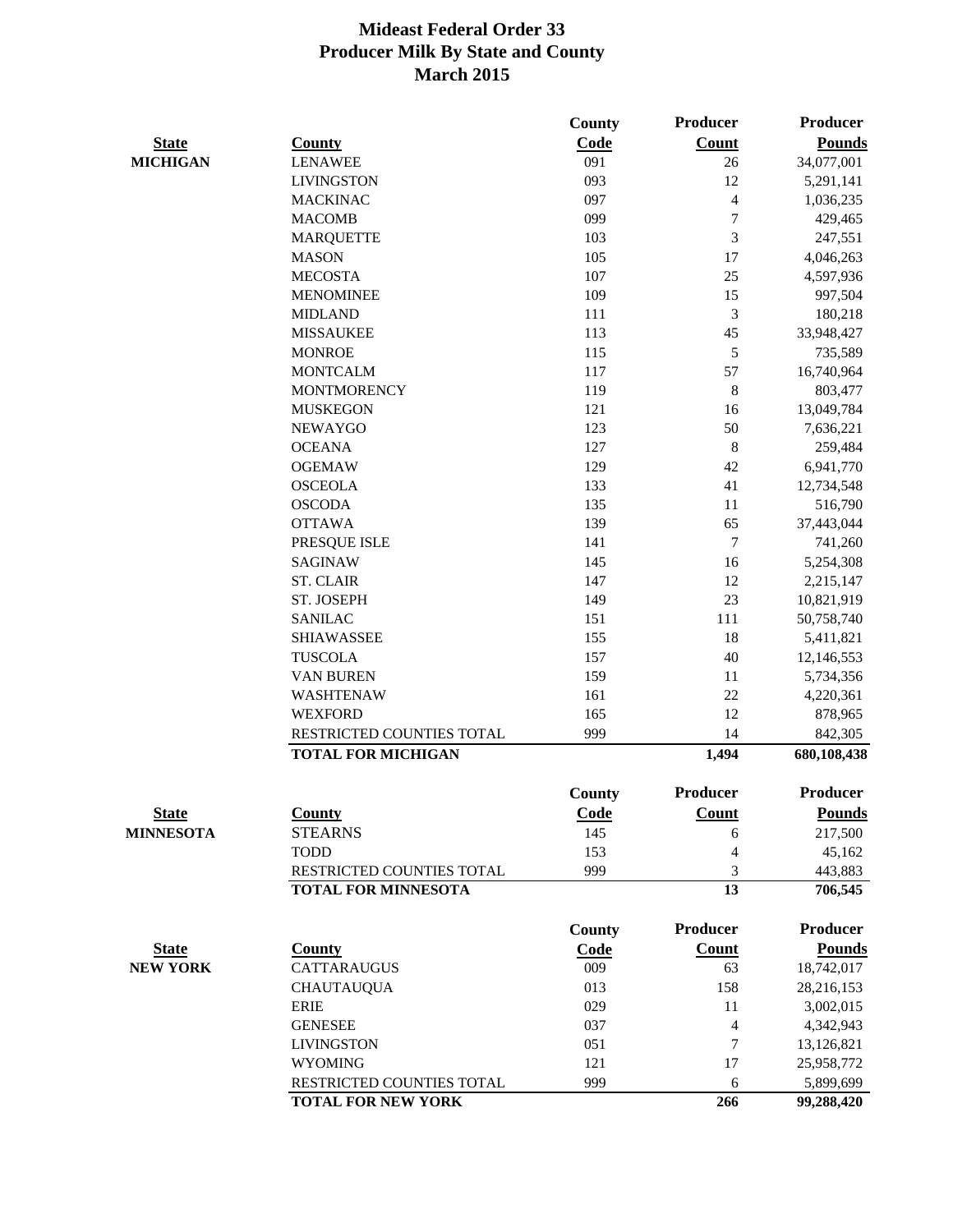|              |                   | County | <b>Producer</b>          | <b>Producer</b> |
|--------------|-------------------|--------|--------------------------|-----------------|
| <b>State</b> | <b>County</b>     | Code   | <b>Count</b>             | <b>Pounds</b>   |
| <b>OHIO</b>  | <b>ADAMS</b>      | 001    | 22                       | 1,617,898       |
|              | <b>ALLEN</b>      | 003    | 5                        | 2,138,348       |
|              | <b>ASHLAND</b>    | 005    | 51                       | 13,830,798      |
|              | <b>ASHTABULA</b>  | 007    | 34                       | 6,265,113       |
|              | <b>ATHENS</b>     | 009    | 10                       | 653,307         |
|              | <b>AUGLAIZE</b>   | 011    | 42                       | 7,463,608       |
|              | <b>BELMONT</b>    | 013    | 13                       | 1,044,125       |
|              | <b>BROWN</b>      | 015    | 12                       | 872,819         |
|              | <b>BUTLER</b>     | 017    | $\mathfrak{Z}$           | 252,985         |
|              | <b>CARROLL</b>    | 019    | 29                       | 2,206,957       |
|              | <b>CHAMPAIGN</b>  | 021    | 15                       | 1,661,197       |
|              | <b>CLARK</b>      | 023    | $\overline{4}$           | 7,751,945       |
|              | <b>CLINTON</b>    | 027    | 5                        | 460,624         |
|              | <b>COLUMBIANA</b> | 029    | 82                       | 14,664,932      |
|              | <b>COSHOCTON</b>  | 031    | 24                       | 3,004,353       |
|              | <b>CRAWFORD</b>   | 033    | $\,8\,$                  | 3,003,140       |
|              | <b>DARKE</b>      | 037    | 47                       | 10,628,385      |
|              | <b>DEFIANCE</b>   | 039    | 12                       | 8,857,869       |
|              | <b>DELAWARE</b>   | 041    | $\overline{\mathcal{A}}$ | 315,672         |
|              | <b>FAIRFIELD</b>  | 045    | 9                        | 604,787         |
|              | <b>FAYETTE</b>    | 047    | $\overline{4}$           | 629,866         |
|              | <b>FULTON</b>     | 051    | 9                        | 5,333,214       |
|              | <b>GALLIA</b>     | 053    | $\overline{7}$           | 544,920         |
|              | <b>GEAUGA</b>     | 055    | 57                       | 4,039,870       |
|              | <b>GREENE</b>     | 057    | 6                        | 1,288,688       |
|              | <b>GUERNSEY</b>   | 059    | 6                        | 595,051         |
|              | <b>HANCOCK</b>    | 063    | 3                        | 1,470,277       |
|              | <b>HARDIN</b>     | 065    | 9                        | 14,803,535      |
|              | <b>HARRISON</b>   | 067    | 10                       | 742,045         |
|              | <b>HENRY</b>      | 069    | 9                        | 3,112,215       |
|              | <b>HIGHLAND</b>   | 071    | 33                       | 2,502,945       |
|              | <b>HOLMES</b>     | 075    | 161                      | 15,053,485      |
|              | <b>HURON</b>      | 077    | 49                       | 6,521,398       |
|              | <b>JACKSON</b>    | 079    | 6                        | 155,664         |
|              | <b>JEFFERSON</b>  | 081    | $\overline{7}$           | 805,754         |
|              | <b>KNOX</b>       | 083    | 29                       | 8,945,587       |
|              | <b>LICKING</b>    | 089    | 13                       | 5,054,318       |
|              | <b>LOGAN</b>      | 091    | 31                       | 4,826,579       |
|              | <b>LORAIN</b>     | 093    | 17                       | 2,021,452       |
|              | <b>MADISON</b>    | 097    | 14                       | 17,440,704      |
|              | <b>MAHONING</b>   | 099    | 33                       | 9,633,369       |
|              | <b>MARION</b>     | 101    | 6                        | 6,077,935       |
|              | <b>MEDINA</b>     | 103    | 22                       | 4,058,550       |
|              | <b>MEIGS</b>      | 105    | $\mathfrak{S}$           | 691,714         |
|              | <b>MERCER</b>     | 107    | 105                      | 32,973,336      |
|              | <b>MIAMI</b>      | 109    | 10                       | 1,413,229       |
|              | <b>MONROE</b>     | 111    | 12                       | 852,428         |
|              | <b>MORGAN</b>     | 115    | $\boldsymbol{7}$         | 1,768,065       |
|              | <b>MORROW</b>     | 117    | $\,8\,$                  | 2,512,209       |
|              | <b>MUSKINGUM</b>  | 119    | 14                       | 1,162,211       |
|              | <b>PAULDING</b>   | 125    | $\,8\,$                  | 16,914,694      |
|              | <b>PERRY</b>      | 127    | 3                        | 446,109         |
|              | <b>PICKAWAY</b>   | 129    | $\mathbf{9}$             | 2,919,048       |
|              | <b>PIKE</b>       | 131    | 9                        | 740,040         |
|              |                   |        |                          |                 |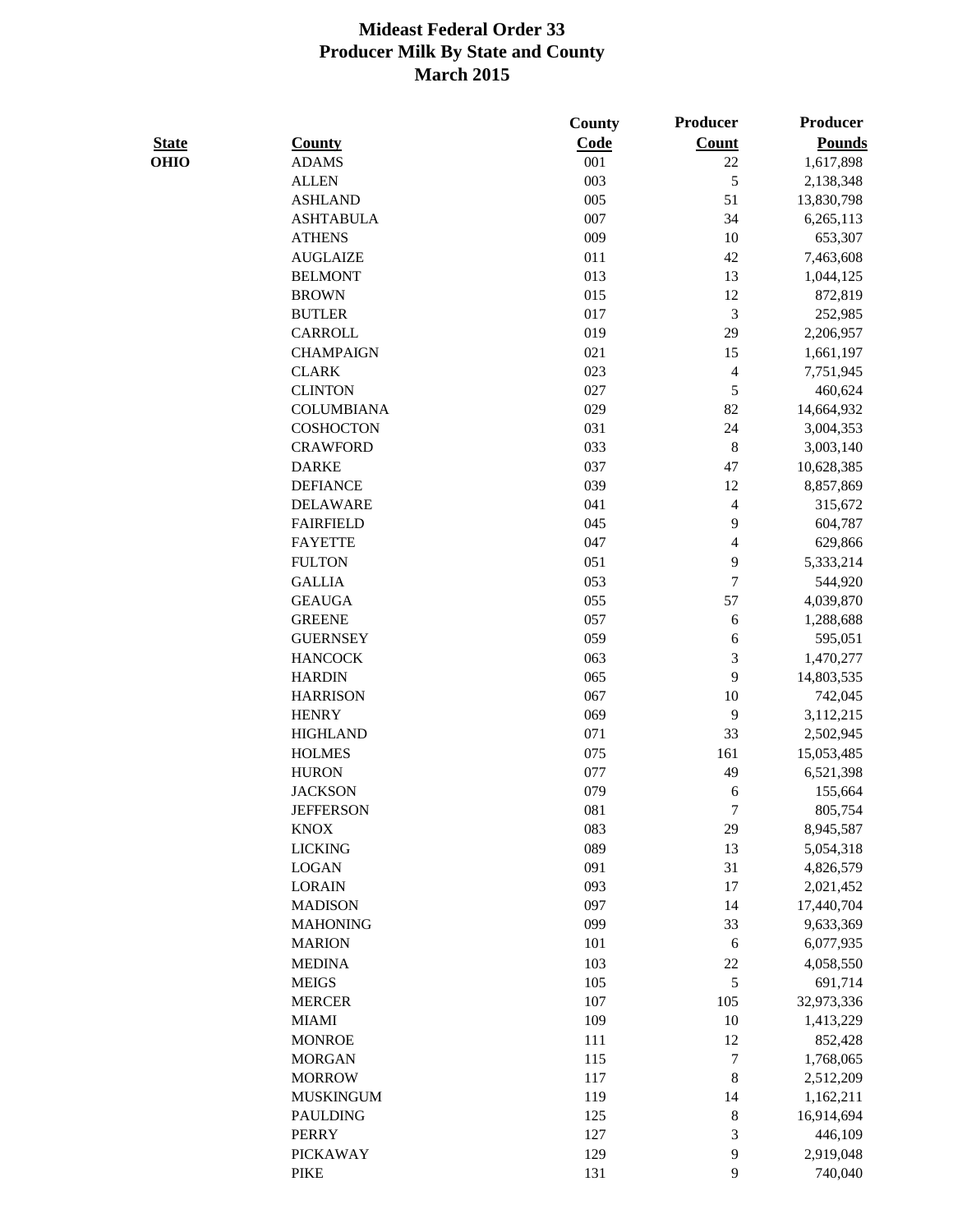|                  |                               | County      | Producer          | <b>Producer</b>   |
|------------------|-------------------------------|-------------|-------------------|-------------------|
| <b>State</b>     | <b>County</b>                 | Code        | <b>Count</b>      | <b>Pounds</b>     |
| <b>OHIO</b>      | <b>PORTAGE</b>                | 133         | 13                | 3,158,296         |
|                  | <b>PREBLE</b>                 | 135         | 10                | 1,295,867         |
|                  | <b>PUTNAM</b>                 | 137         | 13                | 8,980,229         |
|                  | <b>RICHLAND</b>               | 139         | 103               | 11,968,202        |
|                  | <b>ROSS</b>                   | 141         | 9                 | 655,424           |
|                  | <b>SANDUSKY</b>               | 143         | 9                 | 870,913           |
|                  | <b>SCIOTO</b>                 | 145         | 3                 | 328,881           |
|                  | <b>SENECA</b>                 | 147         | 6                 | 953,422           |
|                  | <b>SHELBY</b>                 | 149         | 45                | 11,361,403        |
|                  | <b>STARK</b>                  | 151         | 78                | 17,071,266        |
|                  | <b>TRUMBULL</b>               | 155         | 28                | 4,497,760         |
|                  | TUSCARAWAS                    | 157         | 128               | 10,774,727        |
|                  | <b>UNION</b>                  | 159         | 8                 | 999,276           |
|                  | <b>VAN WERT</b>               | 161         | 9                 | 6,450,556         |
|                  | <b>WASHINGTON</b>             | 167         | 18                | 3,293,516         |
|                  | <b>WAYNE</b>                  | 169         | 222               | 56, 355, 776      |
|                  | <b>WILLIAMS</b>               | 171         | $\mathfrak s$     | 10,025,184        |
|                  | <b>WOOD</b>                   | 173         | 6                 | 7,755,639         |
|                  | <b>WYANDOT</b>                | 175         | $\overline{7}$    | 818,322           |
|                  | RESTRICTED COUNTIES TOTAL     | 999         | 17                | 2,330,763         |
|                  | <b>TOTAL FOR OHIO</b>         |             | 1,899             | 425,294,788       |
|                  |                               |             |                   |                   |
|                  |                               | County      | Producer          | <b>Producer</b>   |
| <b>State</b>     | <b>County</b>                 | <b>Code</b> | <b>Count</b>      | <b>Pounds</b>     |
| PENNSYLVANIA     | <b>ARMSTRONG</b>              | 005         | 30                | 4,067,126         |
|                  | <b>BEAVER</b>                 | 007         | 26                | 1,931,548         |
|                  | <b>BUTLER</b>                 | 019         | 33                | 3,926,323         |
|                  | <b>CAMBRIA</b>                | 021         | 10                | 1,579,254         |
|                  | <b>CENTRE</b>                 | 027         | 16                | 303,345           |
|                  | <b>CLARION</b>                | 031         | 26                | 3,094,771         |
|                  | <b>CLEARFIELD</b>             | 033         | 10                | 838,630           |
|                  | <b>CLINTON</b>                | 035         | 20                | 2,024,225         |
|                  | <b>CRAWFORD</b>               | 039         | 142               | 20,668,591        |
|                  | <b>ELK</b>                    | 047         | 8                 | 615,434           |
|                  | <b>ERIE</b>                   | 049         | 68                | 5,527,994         |
|                  | <b>FAYETTE</b>                | 051         | 23                | 2,931,347         |
|                  | <b>FOREST</b>                 | 053         | 3                 | 203,281           |
|                  | <b>INDIANA</b>                | 063         | 56                | 8,176,259         |
|                  | <b>JEFFERSON</b>              | 065         | 32                | 2,165,515         |
|                  | <b>LAWRENCE</b>               | 073         | 35                | 6,471,552         |
|                  | <b>MERCER</b>                 | 085         | 75                | 8,022,066         |
|                  | <b>SOMERSET</b>               | 111         | 81                | 4,941,024         |
|                  | <b>VENANGO</b>                | 121         | 6                 | 821,362           |
|                  | <b>WARREN</b>                 | 123         | 33                | 2,975,915         |
|                  | <b>WASHINGTON</b>             | 125         | 25                | 2,637,886         |
|                  | WESTMORELAND                  | 129         | 43                | 6,253,255         |
|                  | RESTRICTED COUNTIES TOTAL     | 999         | $8\,$             | 6,750,327         |
|                  | <b>TOTAL FOR PENNSYLVANIA</b> |             | 809               | 96,927,030        |
|                  |                               |             | Producer          | <b>Producer</b>   |
|                  |                               | County      |                   |                   |
| <b>State</b>     | <b>County</b>                 | Code        | <b>Count</b>      | <b>Pounds</b>     |
| <b>TENNESSEE</b> | <b>RESTRICTED</b>             |             | <b>RESTRICTED</b> | <b>RESTRICTED</b> |